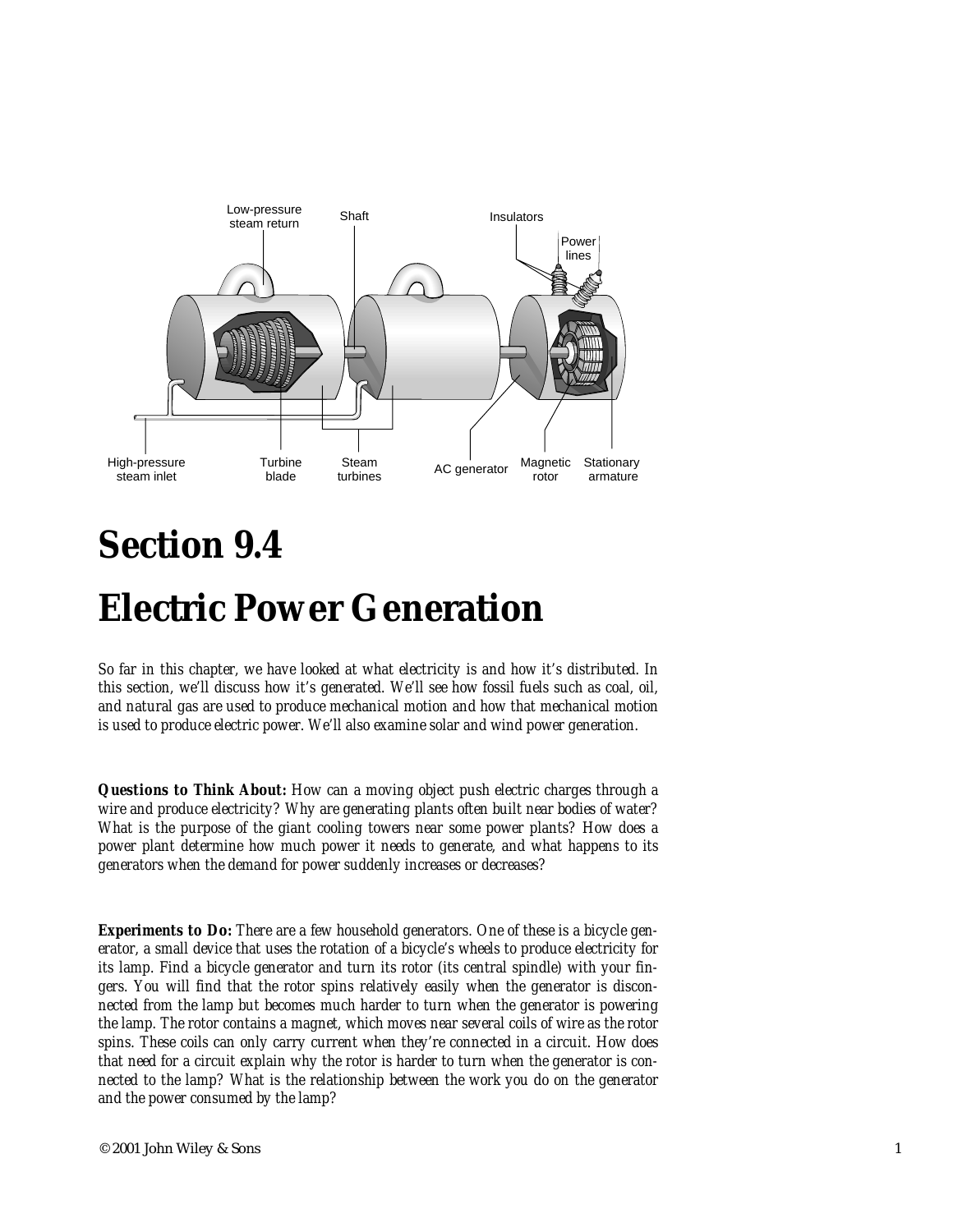## **Generating Electric Currents**

In Section 9.2, we saw that a change in the magnetic flux passing through a transformer's secondary coil causes current to flow in that coil. Since the magnetic flux through the secondary coil changes whenever the current through the primary coil changes, an alternating current in the transformer's primary coil induces an alternating current in its secondary coil.

But there's another way to change the magnetic flux passing through a coil of wire: move the magnetic flux. That's how a generator works. Whenever a magnet moves past a coil of wire or a coil of wire moves past a magnet, the flux through the coil changes and current flows in the coil and its circuit.

Most generators use rotary motion to produce electricity. The generator shown in Figs. 9.4.1*a* and 9.4.2 has a permanent magnet that spins between two fixed coils of wire. As the magnet spins, its magnetic flux lines sweep through the two coils and drive a current through them. This current experiences a voltage rise as it passes through the coils and a voltage drop as it passes through the light bulb, so it transfers power from the generator to the bulb.

The iron core inside each coil extends the magnet's flux lines so that they are sure to sweep through the coil each time a pole of the magnet passes by. These cores are temporarily magnetized by the nearby magnet and effectively increase its length (Fig. 9.4.1*a*). Without the iron cores, most of the rotating magnet's flux lines would bend around before passing through the entire coil (Fig. 9.4.1*b*) and the generator would be less effective at producing electricity.

A generator of this type produces an alternating current in the circuit it powers. This current flows in one direction as the magnet's north pole approaches a coil and in the opposite direction as the south pole approaches it. To generate the 60 Hz alternating current used in the United States, the generator must turn 60 times each second so that the current completes one full cycle of reversals every 1/60th of a second. In Europe, the generator must turn 50 times each second to supply 50 Hz alternating current. The generators throughout the continent-wide power distribution networks all turn together in perfect synchronization. That way, power can be redirected within each network so that any generator can provide the power consumed by any user.

Some devices require direct current electric power. A car is a good example. It generates DC electric power to charge its battery and to run its headlights, ignition system, and other electric components. While this power is actually produced by an AC generator or *alternator*, the car uses special electronic switches to send current from the alternator one way through its electric system. While the current in the alternator's coils reverses, the current through the car's electric system always travels in one direction.

Because large permanent magnets are extremely expensive, most industrial generators actually use iron-core electromagnets instead. These rotating electromagnets drive currents through generator coils just as effectively as permanent magnets would. Although these electromagnets consume some electric power, they are much more cost effective than real permanent magnets.

### **CHECK YOUR UNDERSTANDING #1: Lights Out at the Stop Sign**

When a wheel-driven generator powers a bicycle light, the light turns off when the bicycle comes to a stop. Explain.

Fig. 9.4.1 - (*a*) As the rotating magnet of a generator turns, it periodically aligns with iron cores inside the generator's coils and temporarily magnetizes those cores. The changing flux through the cores and coils induces currents in the coil and generates electricity. (*b*) Without the iron cores, few of the flux lines from the rotating magnet would pass through the generator's coils.

North

**South** 

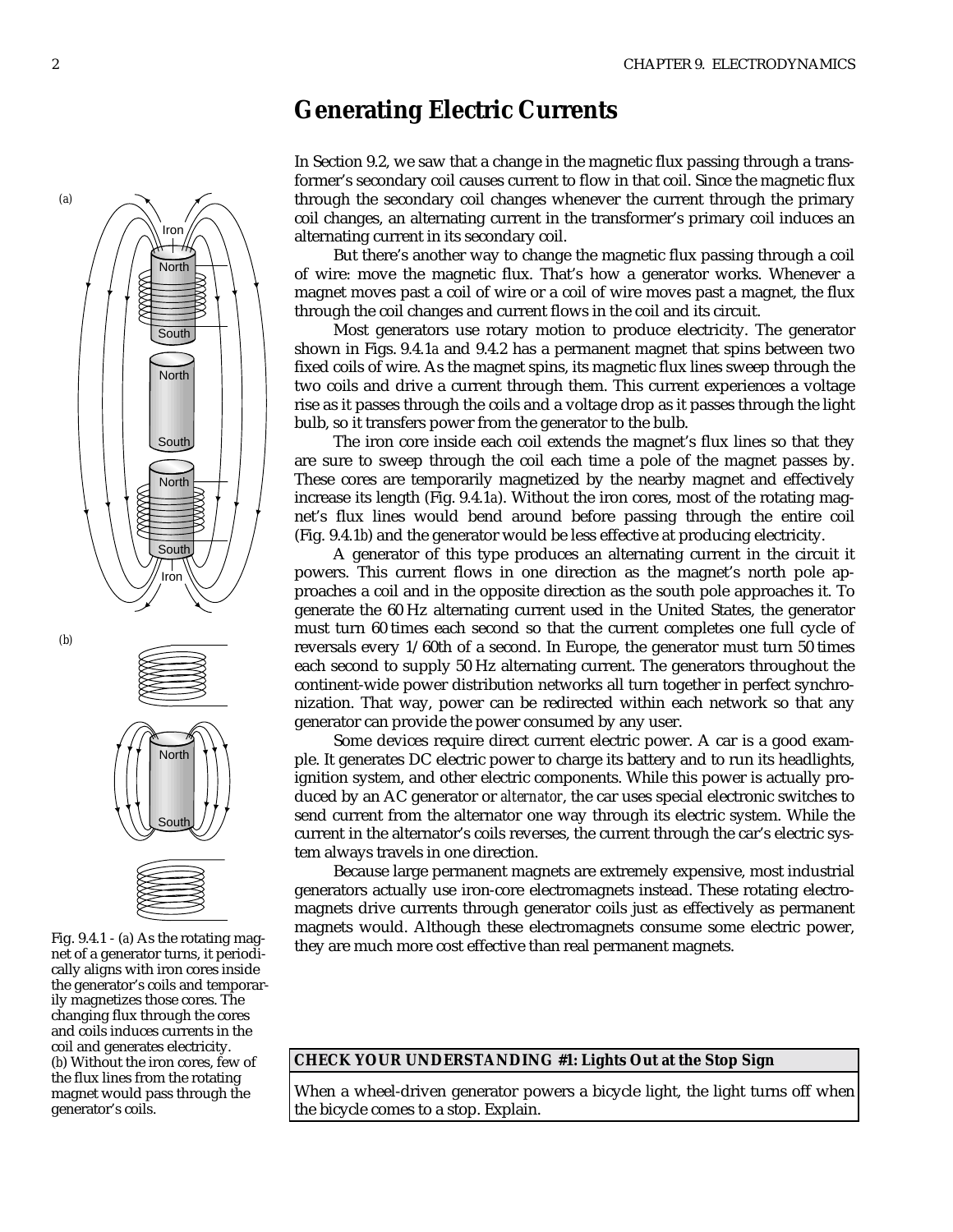### **Using Steam to Turn a Generator**

Since the electric current extracts energy from the generator, something must do work on it to keep it turning. We can see why this work is needed by looking again at Fig. 9.4.2. As the permanent magnet turns its north pole toward the iron core above it, that core temporarily becomes magnetic with its south pole down. Opposite poles are then near one another and the permanent magnet is attracted toward the iron core. This attraction does (positive) work on the turning permanent magnet as the two poles approach but it also does negative work on the permanent magnet as the two poles separate. Overall, the iron core does zero net work on the permanent magnet.

But when the generator's coils are connected as part of a complete circuit, the currents induced in those coils make them magnetic, too. As required by Lenz's law, each magnetized coil repels the approaching permanent magnet. This effect is identical to the one we observed in electrodynamically levitated trains. An approaching magnet is always repelled by the currents it induces.

While a magnetized coil repels the turning permanent magnet, both as it approaches and as it leaves, the net work done by this repulsion isn't necessarily zero. If the current passing through the coils diminishes during the time between the permanent magnet's approach and its departure, the coil will repel the permanent magnet more strongly as it approaches than as it leaves and the net work done on the permanent magnet will be negative. Some of the permanent magnet's energy will be transferred to the electric current, which will deliver it to the devices in the circuit. The more power these devices extract from the circuit, the more work the permanent magnet must do to keep the current flowing.

Since the permanent magnet loses energy to the electric current, something must exert a torque on it to keep it turning. While small generators are often turned by hand cranks, pedals, or internal combustion engines, most large power plant generators are driven by steam turbines. We encountered turbines in Section 5.3, where they appeared in jet engines. But instead of deriving their power from burning aviation fuel, power plant turbines operate on steam (Fig. 9.4.3).

A turbine resembles a fan run backward. While a fan uses rotary motion to push air from low pressure to high pressure, a turbine uses the flow of steam from high pressure to low pressure to propel a rotary motion. High-pressure steam exerts unbalanced pressures on the turbine blades and those blades rotate away from the steam. Since the steam's force and the direction of motion are both in approximately the same direction, the steam does work on the turbine and provides the ordered energy needed to spin the generator's permanent magnet.

This ordered energy comes from the steam's thermal energy. But as we saw in Chapter 6, thermal energy can't be converted directly into ordered energy. The steam turbine must and does operate as a heat engine, converting a limited amount of thermal energy into ordered energy as heat flows from a hotter object to a colder object. In the steam turbine, the hotter object is the high-pressure steam and the colder object is the outside air or water. As the steam's heat flows toward the colder world around, nature and thermodynamics allow us to extract some of that heat as ordered mechanical energy.

A steam turbine is ideally suited to electric power generation because both involve rotary motions. The shaft of the turbine, on which its blades are fastened, experiences a torque from the steam and transfers that torque to the generator. The turbine and the generator's permanent magnet rotate together, with power flowing from the high-pressure steam, to the turbine blades, to the shaft, to the permanent magnet, and finally to the electric current flowing through the generator (Fig. 9.4.4). The turbine spins at a steady, regulated rate to produce 60 Hz alternating current in the United States and 50 Hz in Europe.



Fig. 9.4.2 - A generator works by sweeping magnetic flux through wire coils. Here a rotating magnet moves its flux past two coils and provides power to the electric circuit and the light bulb.



Fig. 9.4.3 - A steam turbine extracts work from steam as that steam flows from a high-pressure boiler to a low-pressure cooling tower. The cooling tower condenses the steam into hot water, which is then pumped back into the boiler.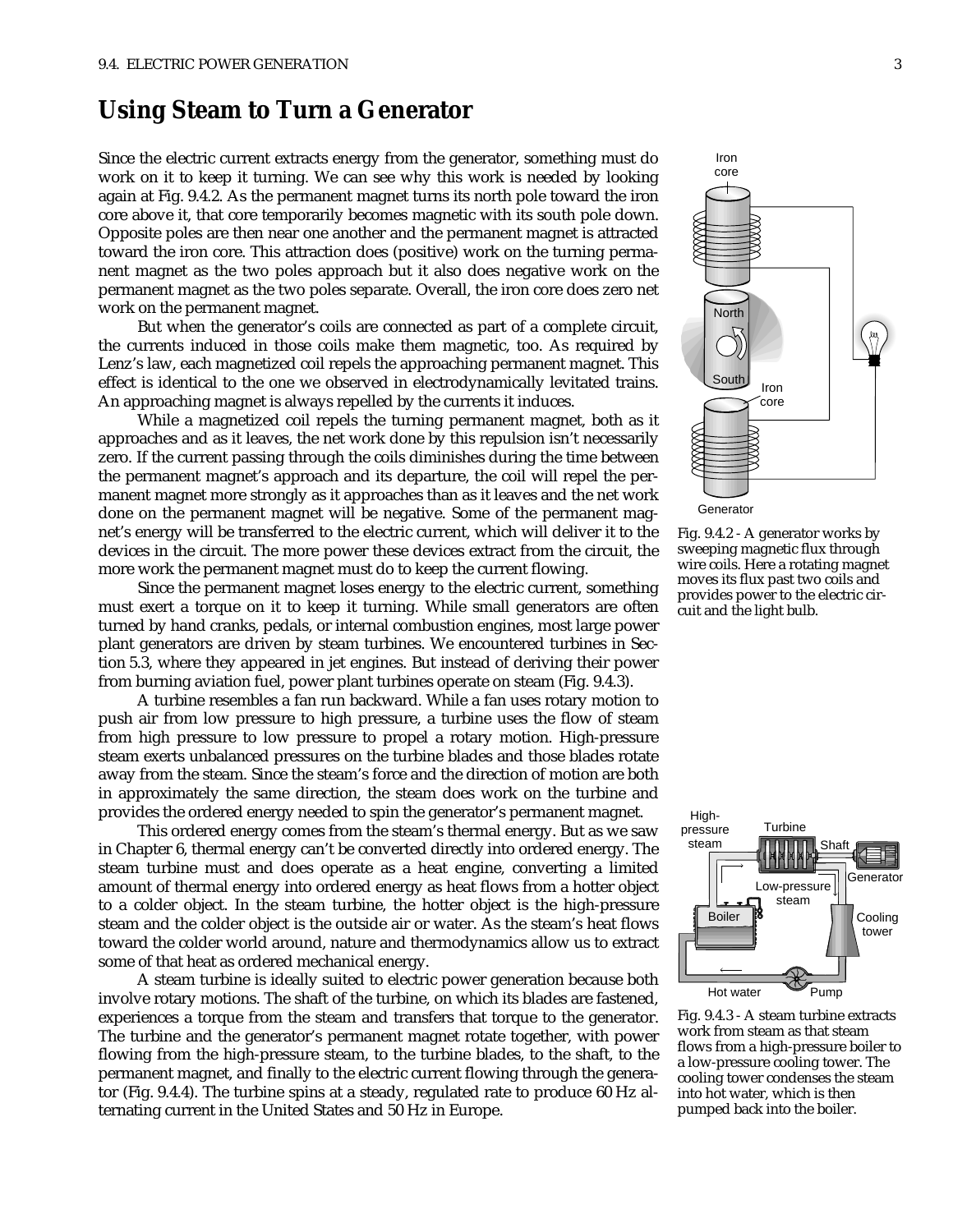

Fig. 9.4.4 - A high-pressure steam turbine drives this electric generator, producing roughly 100 MW of electric power.



Fig. 9.4.5 - An array of mirrors can concentrate the sun's light onto a black tube containing water. The sunlight striking each mirror is redirected toward the water-filled tube. Here the mirrors form a parabolic arc and the tube rests at the focus of the parabola.

Fig. 9.4.6 - This solar electric power plant in the Mojave Desert uses curved mirrors to concentrate sunlight onto oil-filled pipes. The hot oil is then used to boil water and generate electricity.

### **CHECK YOUR UNDERSTANDING #2: Light Work**

When you turn a bicycle generator rapidly by hand, you can tell whether it's part of a completed circuit. If it isn't part of a circuit, the generator turns relatively easily. If it is, the generator is hard to turn. Why?

# **Heating and Cooling the Steam**

Steam is produced in a boiler, where thermal energy is added to liquid water until its molecules separate into a dense, high-pressure gas. The hotter the steam, the higher its pressure and the more effective it is at spinning the turbine. This thermal energy can come from burned fossil fuels, from a nuclear reactor (see Section 14.3), or from sunlight.

As the steam flows through the turbine and does work on the rotating blades, its pressure and temperature drop. By the time the steam leaves the turbine, it has cooled considerably and its pressure is only slightly above atmospheric. It's time to return it to the boiler for reuse. But the steam must first be converted back into water because the work required to pump steam into the boiler is proportional to its volume. Turning the steam into dense liquid water reduces that work enormously.

The low-pressure steam flows through a cooling tower, where it gives up heat to the surrounding air. Often that heat is used to evaporate additional water, which then condenses in the cooler air above the tower as a plume of white mist. Once the steam has given up enough heat, it condenses into water and can be returned to the boiler. Many power plants are built near large bodies of water, which also receive some of the steam's waste heat. And a few modern power plants use this waste heat for other industrial or commercial purposes such as heating buildings.

Virtually any source of heat can be used to generate electricity. Recently, power plants have been built that use sunlight to produce steam. The sun's thermal radiation delivers about 1,000 W of heat to each  $m^2$  of the earth's surface. While that isn't enough heating for a normal boiler, concentrated sunlight can boil water fast enough to produce high-pressure steam. Most thermal solar power plants use mirrors to concentrate sunlight onto their boilers.

We will examine mirrors more carefully in later chapters. What is important here is that mirrors redirect the path of light and can be used to concentrate sunlight onto a boiler. One possible arrangement of mirrors is the parabolic reflector (Figs. 9.4.5 and 9.4.6). A parabolic mirror can take all of the light from one

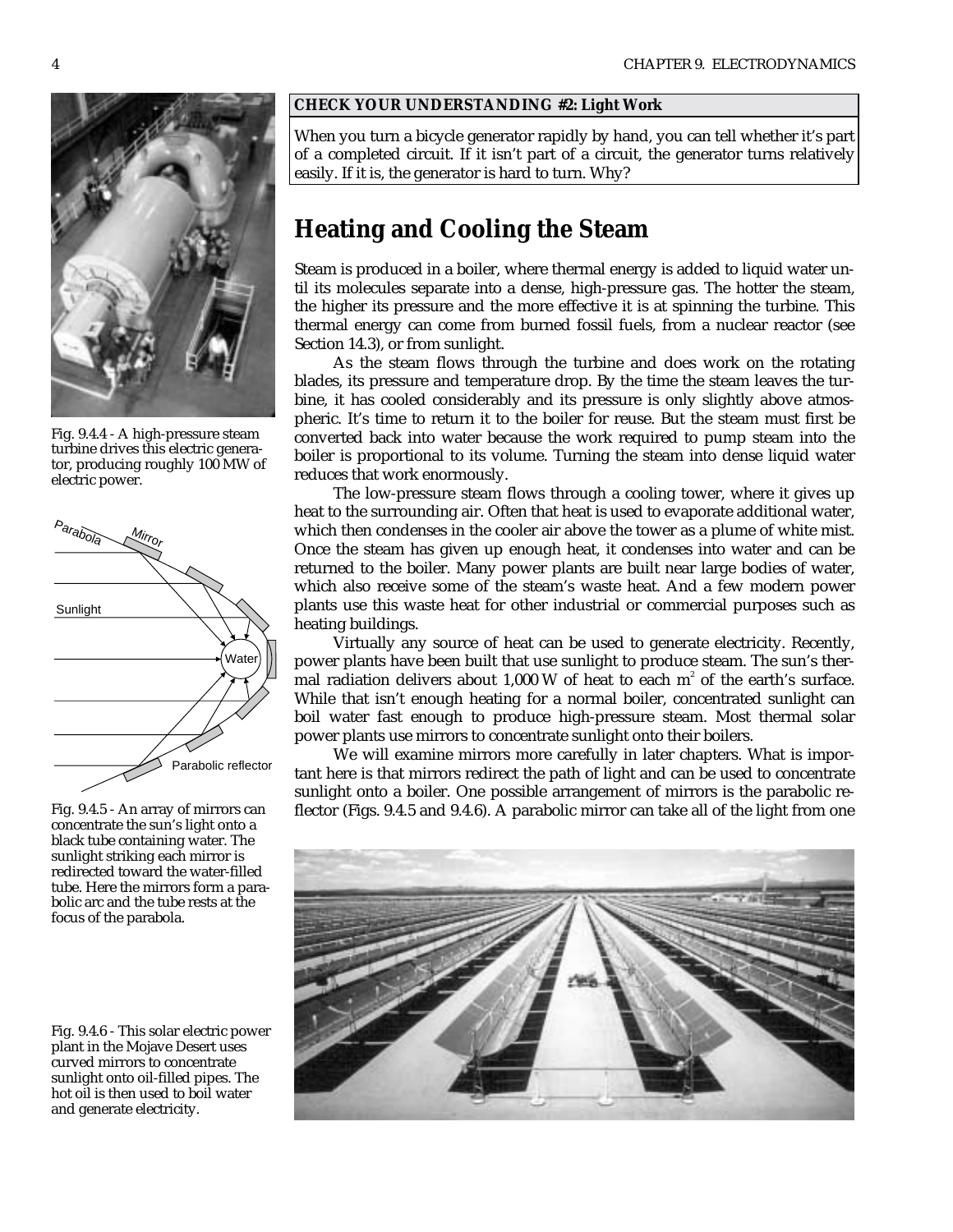distant source (e.g. the sun) and focus that light together. If the mirror is parabolic all the away around, like a bowl, then it focuses light to a single spot. If it's parabolic only in one direction and extends as a trough in the other direction, then it focuses light to a line. In either case, it can concentrate sunlight tightly enough to boil water, produce steam, and operate a turbine.

One other interesting source of heat for a steam turbine is geothermal power. In many regions of the world, the earth's outer crust is relatively thin and high temperatures are found close to the earth's surface. Water sent far down into the ground returns to the surface as hot, high-pressure steam, which can be used to generate electricity. Natural geysers use a similar technique to produce beautiful jets of steam and water.

### **CHECK YOUR UNDERSTANDING #3: Following the Flow of Energy**

How is energy transferred and transformed as it moves through a coal-fired electric power plant, from ancient history to your reading lamp?

# **Solar Cells**

A second method of solar power generation is direct conversion of light into electricity by a *photoelectric cell* or photocell. A photoelectric cell uses light energy to pump charges from one of its terminals to the other. In effect, the photoelectric cell is a light-powered battery. But instead of using a chemical reaction to pump charges, as a normal battery does, the photoelectric cell uses light energy.

The photoelectric cell is built from semiconductors. When light strikes a semiconductor, that light can shift electrons from valence levels to conduction levels, so that the electrons can move through the material. As we saw in Section 8.2, this effect is the basis for xerography. Another consequence of light exposure is that electrons in the conduction levels can move from one part of the semiconductor to another, creating a temporary separation of charge. But such separations of charge are short lived because attractive forces between electrons and the positive charges they left behind quickly bring them back together.

To sustain these charge separations, the photocell must allow the electrons to flow in only one direction, so that they can't return to the positive charges. This one-way flow is achieved by turning the semiconductor into a diode. A **diode** is a one-way device for current, allowing it to flow only in one direction.

When light strikes a semiconductor diode and shifts some of its electrons to conduction levels, many of those electrons travel from the diode's electron emitting side, its **cathode,** to its electron-collecting side, its **anode**, and find it impossible to return. The anode becomes negatively charged while the cathode becomes positively charged and the diode begins to exhibit a voltage rise. It acts as a light-powered battery, a photoelectric cell.

As we will discuss in detail in Section 10.1, a semiconductor diode is made by joining two different semiconductor materials. These two materials are not pure semiconductors and don't have perfectly filled valence levels and perfectly empty conduction levels. They have been **doped** with atomic impurities that either place a few electrons in the conduction levels (**n-type semiconductor**) or leave a few of the valence levels empty (**p-type semiconductor**). These conduction level electrons or empty valence levels allow n-type and p-type semiconductors to conduct electricity, even in the dark.

But when a piece of n-type semiconductor touches a piece of p-type semiconductor, something remarkable happens (Fig. 9.4.7). Higher-energy conduction level electrons from the n-type semiconductor flow across the junction and fill in the empty lower-energy valence levels in the p-type semiconductor. Only a few



Fig. 9.4.7 - When p- and n-type semiconductors touch, conduction level electrons flow from the n-type material to the p-type material, creating a thin, electrically charged depletion region at the junction.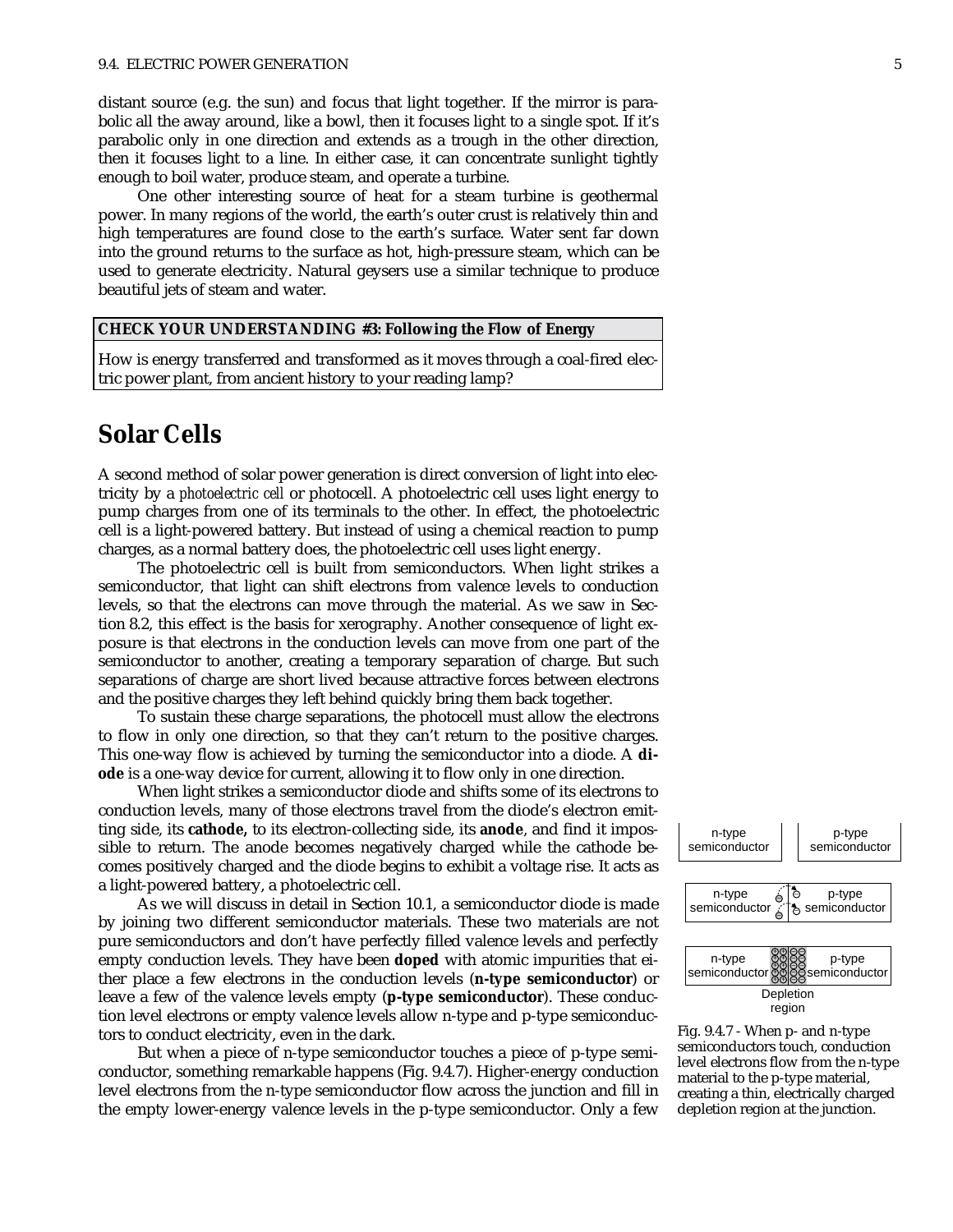

Fig. 9.4.8 - (*a*) When you add positive charges to the p-type side of a p-n junction and negative charges to the n-type side, the depletion region thins and current can flow across the junction. (*b*) Reversing the charges thickens the depletion region so that no current can flow across the junction.



Fig. 9.4.9 - When light strikes a p-n junction, negative charge accumulates on its anode and positive charge accumulates on its cathode. A current flows in the circuit, obtaining power from the photocell and delivering it to the radio.



Fig. 9.4.10 - This solar cell is a diode that uses light energy to pump electrons from its n-type cathode (bottom surface) to its p-type anode (top surface). The thin metal strips on the anode collect those electrons while leaving most of the semiconductor surface exposed to light.

electrons move because they create a charge imbalance when they do. The n-type semiconductor then has too few electrons and a positive charge. The p-type semiconductor then has too many electrons and a negative charge.

A depletion region forms near the **p-n junction**, the place at which the ptype and n-type materials meet. Within this **depletion region**, the extra conduction level electrons from the n-type material fill the empty valence levels in the ptype material. With no conduction level electrons or empty valence levels left, the depletion region can't conduct electricity and charge can't move across the p-n junction.

However, when you attach wires to the diode and use them to add negative charge to the n-type material and positive charge to the p-type material, the depletion region becomes thinner (Fig. 9.4.8*a*). The added negative charge on the ntype material pushes conduction level electrons toward the depletion region and the added positive charge on the p-type material pulls valence level electrons away from the depletion region. As they thin the depletion region, these added charges also create a voltage drop across the p-n junction. When this voltage drop reaches about 0.6 V (for a silicon diode), the depletion region becomes so thin that conduction level electrons in the n-type material begin to flow across the junction into empty valence levels in the p-type material and the p-n junction conducts electric current.

The reverse happens when you add positive charge to the n-type material and negative charge on the p-type material (Fig. 9.4.8*b*). In that case, the depletion region becomes thicker as the added positive charge on the n-type material pulls conduction level electrons away from the depletion region and the added negative charge on the p-type material pushes valence level electrons toward the depletion region. The depletion region continues to prevent charge from moving and no current flows across the p-n junction.

Since it allows current to flow in one direction but not the other, the p-n junction is a diode. It can also act as a photocell. Photons (light particles) with enough energy can propel conduction level electrons across the depletion region from the n-type material to the p-type material. Once they have made this trip, these electrons can't return. The p-type material becomes the diode's negatively charged anode and the n-type material becomes the positively charged cathode.

When exposed to light, a photocell can pump current through a circuit (Fig. 9.4.9). As this current passes from the anode to the cathode, it receives power from the photocell and experiences a voltage rise of about 0.5 V. It then delivers this power to the rest of the circuit. To obtain the larger voltage rises needed to power some devices, several photocells can be connected in a chain, just like batteries in a flashlight.

Photocells are usually made from thin sheets of highly purified silicon (Fig. 9.4.10). These sheets are chemically treated so that one surface is p-type and the other n-type, with a p-n junction between them. Unfortunately, fabricating such photocells is difficult and costly because it requires technology similar to that used in fabricating silicon computer chips.

A typical solar-powered house would require many square meters of photocells, even in a sunny climate. If solar cells cost as much as computer chips, solar power would be prohibitively expensive. Fortunately, new techniques continue to simplify the fabrication of photocells and reduce their costs. Moreover, sunlight can be concentrated with mirrors or lenses so that smaller photocells can be used efficiently. Photocells are approaching the point of being cost effective for electric power generation on an industrial scale.